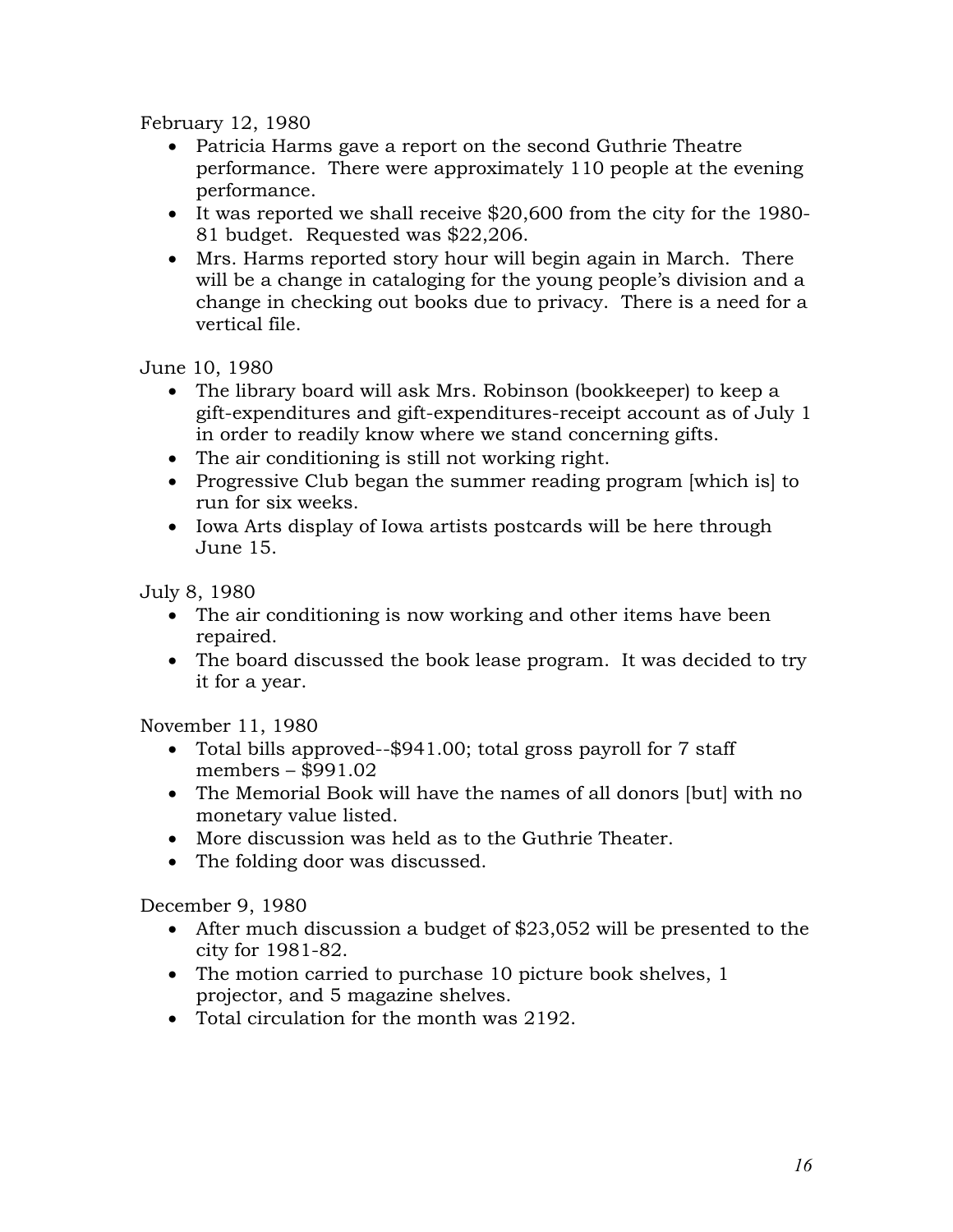March 3, 1981

- Plans for Guthrie Theater were finalized. New shelving has arrived. The folding door is here.
- Decision to purchase 1000 complete brochures and 1000 printed on only one side pending future [changes].
- We have been notified by the city clerk the budget request we submitted will not be allowed. We are to keep to \$20,600.

April 14, 1981

- The city council has decided to pay the library board on a monthly basis. This will cut the interest we have been receiving.
- We will display wood carvings by Rev. Decious and Civil War memorabilia. There will be an art display from the school.
- Pat Harms' library report stated "Copy machine salesmen are showing up as often as the librarians. Can we please set a date to consider their pleas?"
- Laurens Public Library will host the ILA District Meeting this month. Lots of planning detailed in minutes.

May 12, 1981

- It was decided to purchase a Minolta System 310 copy machine for \$3,195. The old machine was turned in and \$400 was allowed us.
- We received \$2575 monthly payment from the city and \$32.30 from Pocahontas Co.

November 10, 1981

- A discussion was held as to what the library could do for the centennial. All ideas are welcome.
- McDaniel Electric was selected to install the ceiling fan, \$227.43.
- Information distributed to board as suggested guidelines for a selection policy.

December 8, 1981

- Mr. Halterman welcomed Mary Crew as a new member of the board to replace Phyliss Hutchinson.
- A letter of resignation was read from (Board member) James Runneberg.
- Irene McDonald told stories to about 250 children. There will be only two more sessions of the Dragons and Dinasour story hours with the drawing to be held Dec. 17. The FFA will once again put up the Christmas tree in the library.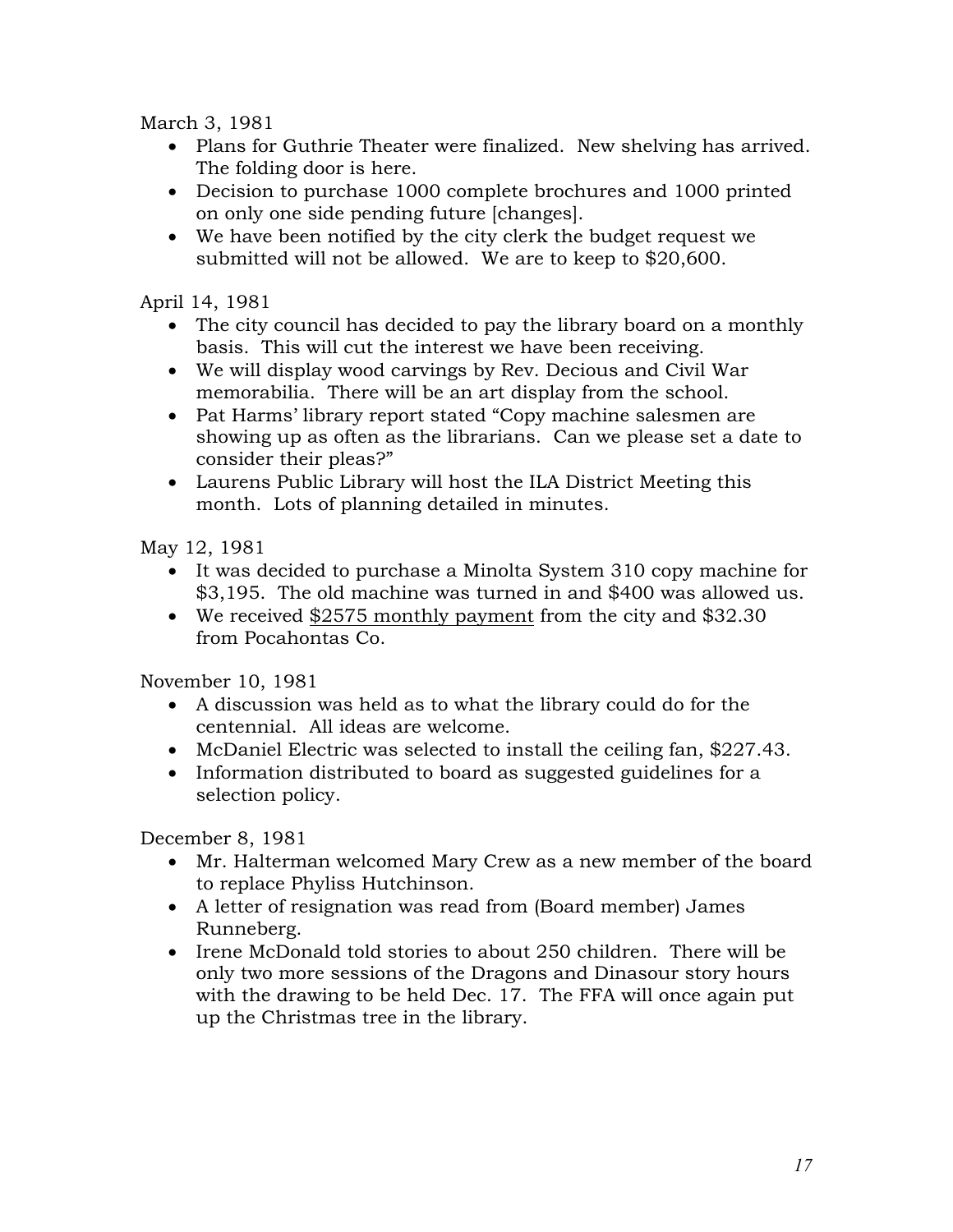January 13, 1982

- The selection policy was adopted.
- Mrs. Harms reported on the troubles we have had with the heating, the frozen water pipes, the Super 8 projector, the typewriter, and the slow closing doors.
- Total circulation for December 1981 was 2054.

May 11, 1982

- David Alstott now appears on the list of Board Members present at the meeting.
- NW Region is planning to buy a computer and recommends member libraries have terminals for most efficient use of the system. The WATS line will still be available.

June 8, 1982

- The name of Ken Wind was listed as Board Members present.
- As to the coming Centennial, Mrs. Siepker will do extra cleaning. Alice Anderson will display her pressed glass collection. Floyd Smith will show his paintings. Early pictures of Laurens will be shown under glass. Grace Hertz will display her early Iowa maps again. The Hurd Heritage Researchers will function Fri. and Sat. The Pitluck home movies will be shown, and Northwestern Bell will show on Friday. There will be an open house for residents of Laurens of 50 years ago on Sunday afternoon.

December 14, 1982

- Mrs. Harms stated we are showing bird photographs taken by Wally Jardine of Pocahontas. We will have 5<sup>th</sup> grade art through Christmas. The Christmas tree was put up by Jeanne Cowan and the FFA boys. Approximately 300 were here for the Carol Taylor puppet show. We will be showing movies Saturday afternoons during January, February and March.
- Proposed budget for next year was approved and will be submitted to City Council. Amount is \$38,167.

February 8, 1983

- Motion was made and carried to increase fines from over night materials to \$.25 per day, not to exceed the cost of the material; also a fine imposed of \$1.00 per day for the tape recorder and \$3.00 per day for the projectors. An extension will be granted if the patron requests it; no fine imposed.
- The board is discussing the purchase of a computer for library use.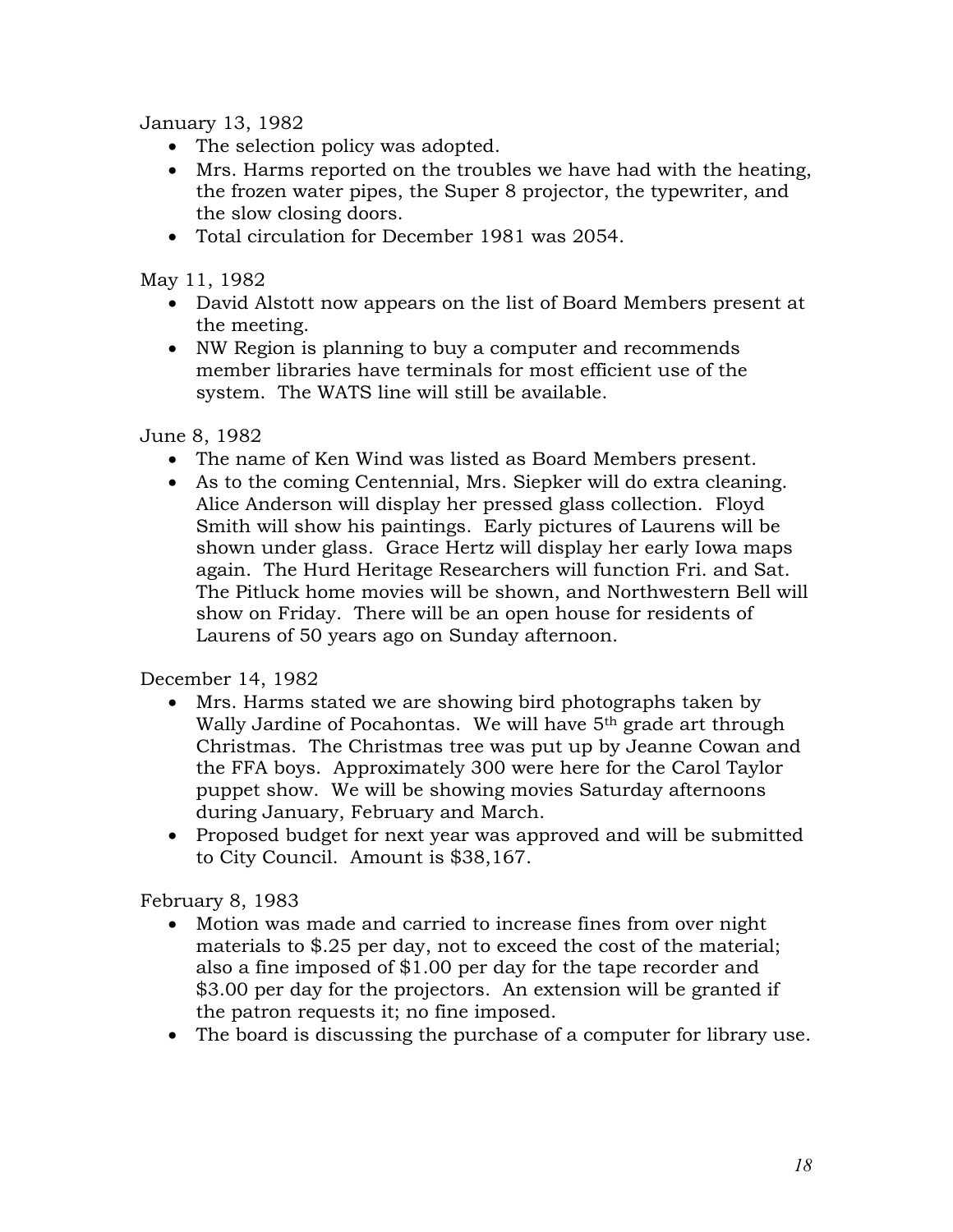## May 10, 1983

- Mrs. Harms stated 75 people attended the library open house. Joan Blundell of the county extension service had 42 in attendance for her puppets. Head Start visited again. Progressive Club will conduct the summer reading program. Great Books will resume in Sept. The Ornithology club will hold a meeting here. The bulletin boards are finished.
- After a great many discussions covering several months, Mary Crew moved and Ken Wind seconded the motion to allow Mrs. Harms to purchase the Apple IIe computer (first library computer) and such additional equipment and supplies as proposed (\$3019.50). Computer proposal filed with these minutes.

September 13, 1983

- Laurens Electric and Building Supply was granted the job (\$600) of insulating the heat ducts in the attic.
- Mrs. Harms announced a new borrower card system prior to putting the information into the computer. The panels are installed in the children's room. Glenn Millward's wooden toys are on display. Also a Caribbean collection.

December 13, 1983

- Because of the uncertainty of the AT&T stock, Eloise Stewart moved and Sara Chadwick seconded the motion we sell the shares owned by the library and earmarked for the "Miss Elsie Bookshelf" and invest the money in a 30 month CD. Ayes all.
- Proposed budget of \$40,592 to be submitted to city council.
- Mr. Halterman's submitted his resignation as president of this board. He has held this position since his election December 1963 and has been on the board since 1959. The resignation was accepted with regret. Jeanne Cowan was elected president of this board effective immediately.

February 14, 1984

- The name of Kathy Hakes appears in the list of members present; Mary Crew has resigned.
- It was decided to check into the rental or purchase of a piano. Kathy Hakes is to see to this. She has also been looking into a 'brown bag' idea.

June 12, 1984

• Salary schedule was set. Hourly wages range from \$4.35 to \$2.50, depending on experience. Director's annual salary set at \$11,200.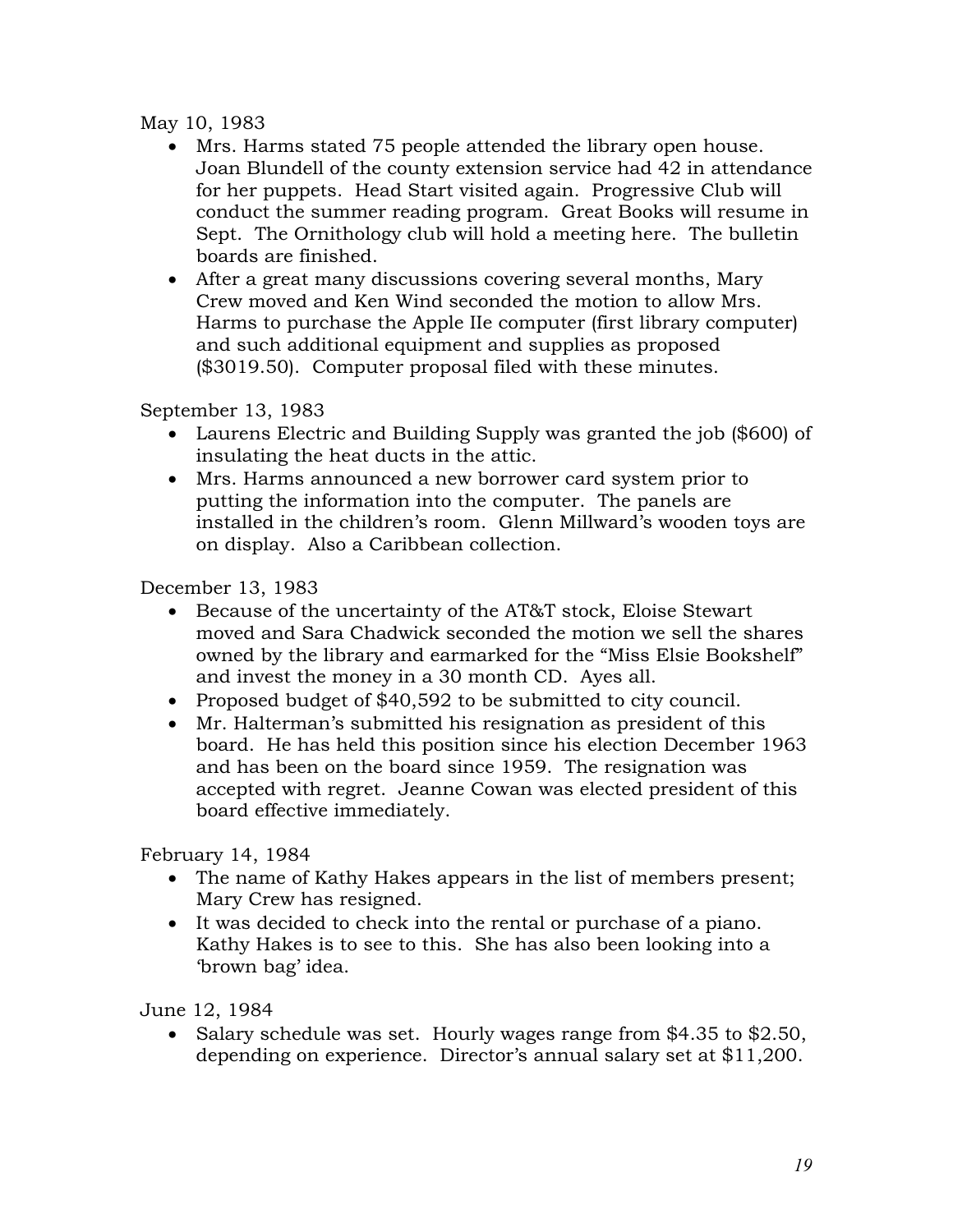Mrs. Harms reported on the list of books and equipment purchased with the federal revenue money (\$2500). She will send the list to the county board of supervisors.

August 14, 1984

- Total spent for books this month is \$572.39.
- We will employ Mrs. Carol Hoffman as part time help to supplement Mrs. VanMeeteren.
- Total items loaned was 2160.

December 11, 1984

- We received a \$200 donation from the James Scharff family for Jonathan.
- Mrs. Cowan resigned as Board President. Mrs. Stewart was elected president as of January 1, 1985. Mrs. Chadwick will be elected secretary as of the same date. Mrs. Hakes will become first vicepresident and Mr. Wind second vice-president.

February 12, 1985

- The new Minolta copier is up and running and warranted for 180 days.
- Honeywell will install a new compressor; Bud Holmes will repair the front door, and Mike Harris had installed braces on the reference table.

April 9, 1985

- The library hours are now 1-5:30 and 7-9 p.m. Monday through Thursday, 1-5 on Friday and 10-5 Saturday.
- Spring story time begins April 9; the AEA star tent will be here April 15 and 16.

July 9, 1985

- The revised Selection Policy was adopted.
- The state auditor recommends we use pre-numbered receipts and that all checks be signed by two individuals.

August 13, 1985

- Board accepted resignation of Dave Alstott from the Board. Julian Swanson was appointed to fill the balance of Dave Alstott's term.
- Another table on wheels and also temporary paper backbook shelves are to be purchased.
- Total bills for the month were \$896.24; Total payroll was \$1,643.64.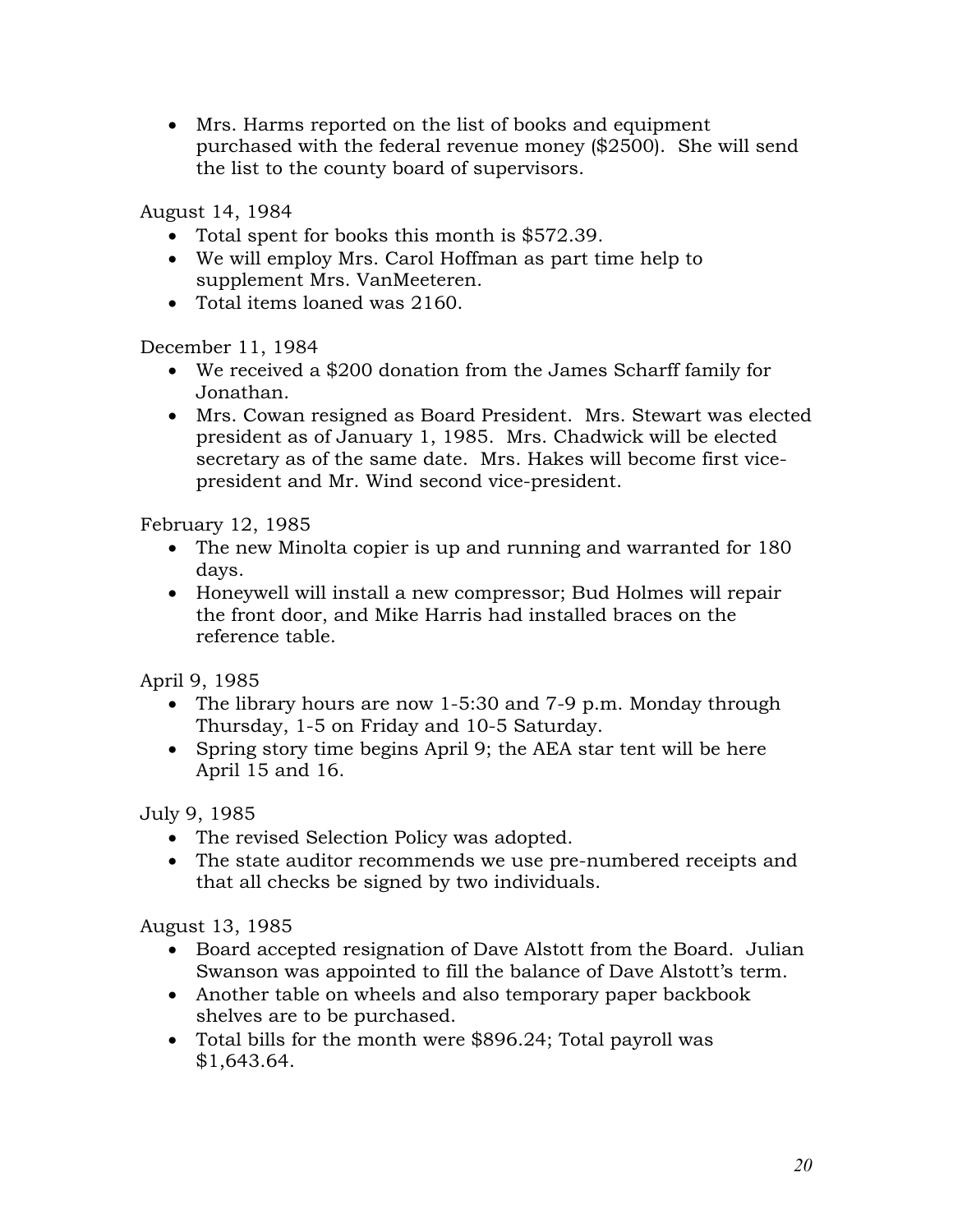October 8, 1985

- Motion carried to adopt the Computer Policy attached to the minutes.
- Motion carried to install a water deflector on the back roof of the library.

December 10, 1985

- We agreed to pay the Carroll Public Library \$100 a year to obtain the use of 100 large print books a year on the basis of 25 books a quarter.
- Librarian's Report showed 18 library programs with a total attendance of 502 for the month of November 1985. Interlibrary loans received was 28 and interlibrary loans provided was 1. Fines collected totaled \$24.97.

March 11, 1986

- Board members include Kathy Hakes, Margaret George, Jeanne Cowan, Julian Swanson, Ken Wind, E.J. Kees, Joe Halterman, Eloise Stewart and Sarah Chadwick.
- Increased hours and increased programming account for the much improved circulation—2446, up 316 from last February.

June 10, 1986

- Motion passed for director Pat Harms to buy a computer if she can stay within the budget.
- Adopted the following mission statement: The mission of the Laurens Public Library is to provide education, information, and recreation to all the citizens of our community by:
- 1. Acquiring books, printed materials, recordings, and audio visual items.
- 2. Cooperating with groups and agencies in their educational and cultural activities.
- 3. Maintaining an efficient, professional, well-trained staff.
- 4. Sponsoring education and cultural activities
- 5. Providing adequate facilities including the physical plant, fixtures, equipment and supplies.

We endorse the Library Bill of Rights and the Freedom to Read propositions of the American Library Association.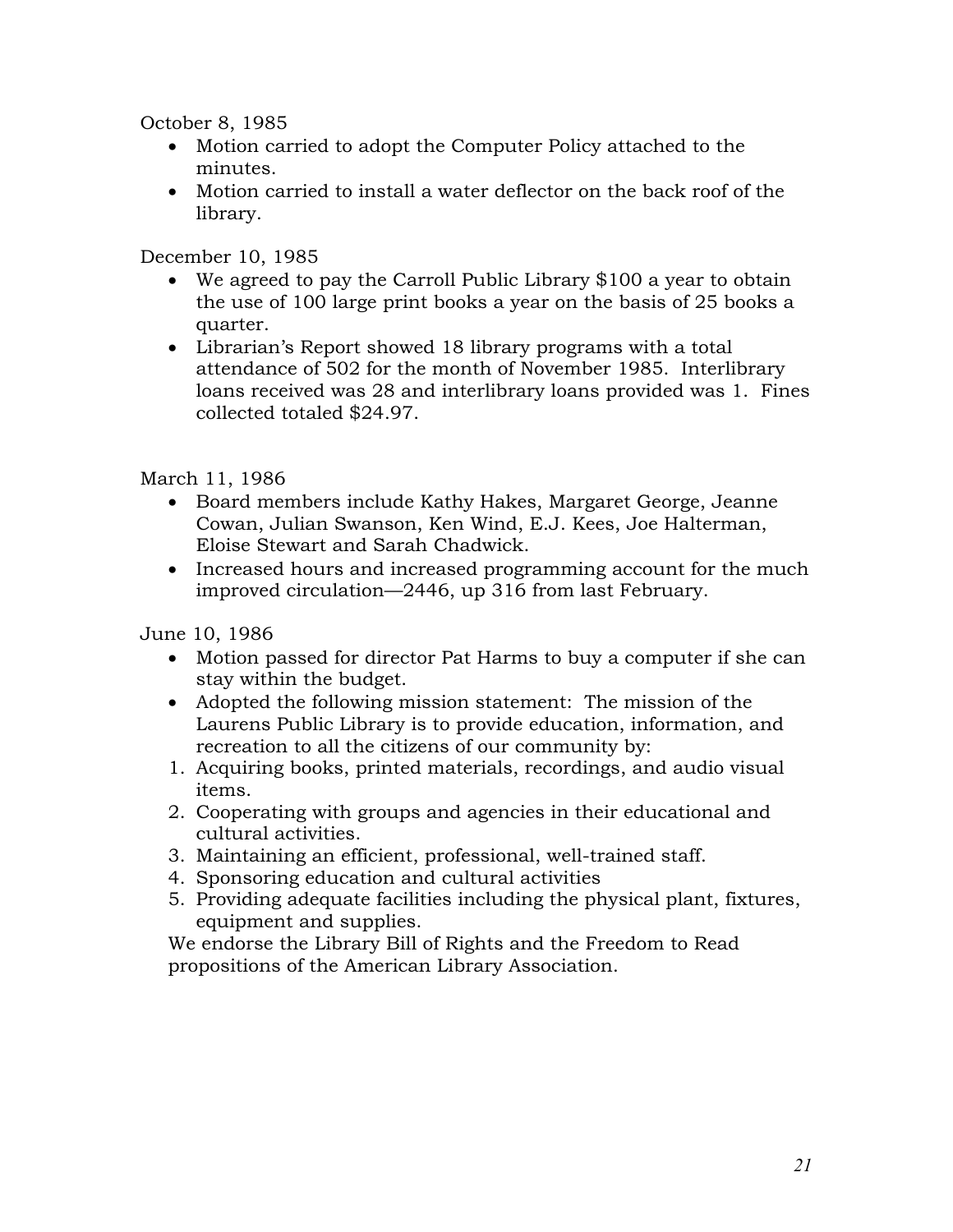July 9, 1986

Excerpts from the librarian's report:

- Junior Naturalists Club is set to start meeting July 23 for six sessions.
- The roof leaked again.
- Exit lights are now working.
- The new computer is here and has been useful.
- Progressive Club summer reading program is over.
- New exhibits are miniature oil lamps, Carol Hoffman, and wood carvings, Dick Stoner.

October 14, 1986

- Motion made and approved to accept \$12,500 from the City Light Plant for a new and/or upgrading of heating and cooling system.
- Motion made and approved to add Director Pat Harms to the town's group health insurance policy.

December 29, 1986

- Letter of resignation from Joe Halterman after serving 27 years on the board (20 as president).
- Term of E.J. Kees expires; requests not to be reappointed.

January 13, 1987

- Monthly gross payroll was \$1,966.35
- Staff members are Virginia Hodges, Joyce Rigby, Juliana Siepker, Carol Hoffman, Cheri Frye, Pat Harms, Director, and Dolores Robinson, Bookkeeper.
- Welcomed two new board members—Richard Brugman and Dick Hawes.

March 10, 1987

• Total 1987-88 budget is  $$53,076.61$ , with  $$32,000$  coming from the City of Laurens.

April 16, 1987

- Accepted bid from Hansen Lumber Co. to install steel vertical siding on the mansard portion of the overhang at a cost of \$3500.
- Discussion on selling the house and acreage on the Blomgren farm.

May 1 and 12, 1987

- Agreement with Bethany Lutheran Church on Blomgren house and acreage—terminate farm lease Sept. 1; renew land rental with Walt Schultz; notify R. Holmberg (occupant) that house is subject to sale with prior notification.
- Resignation from Ken Wind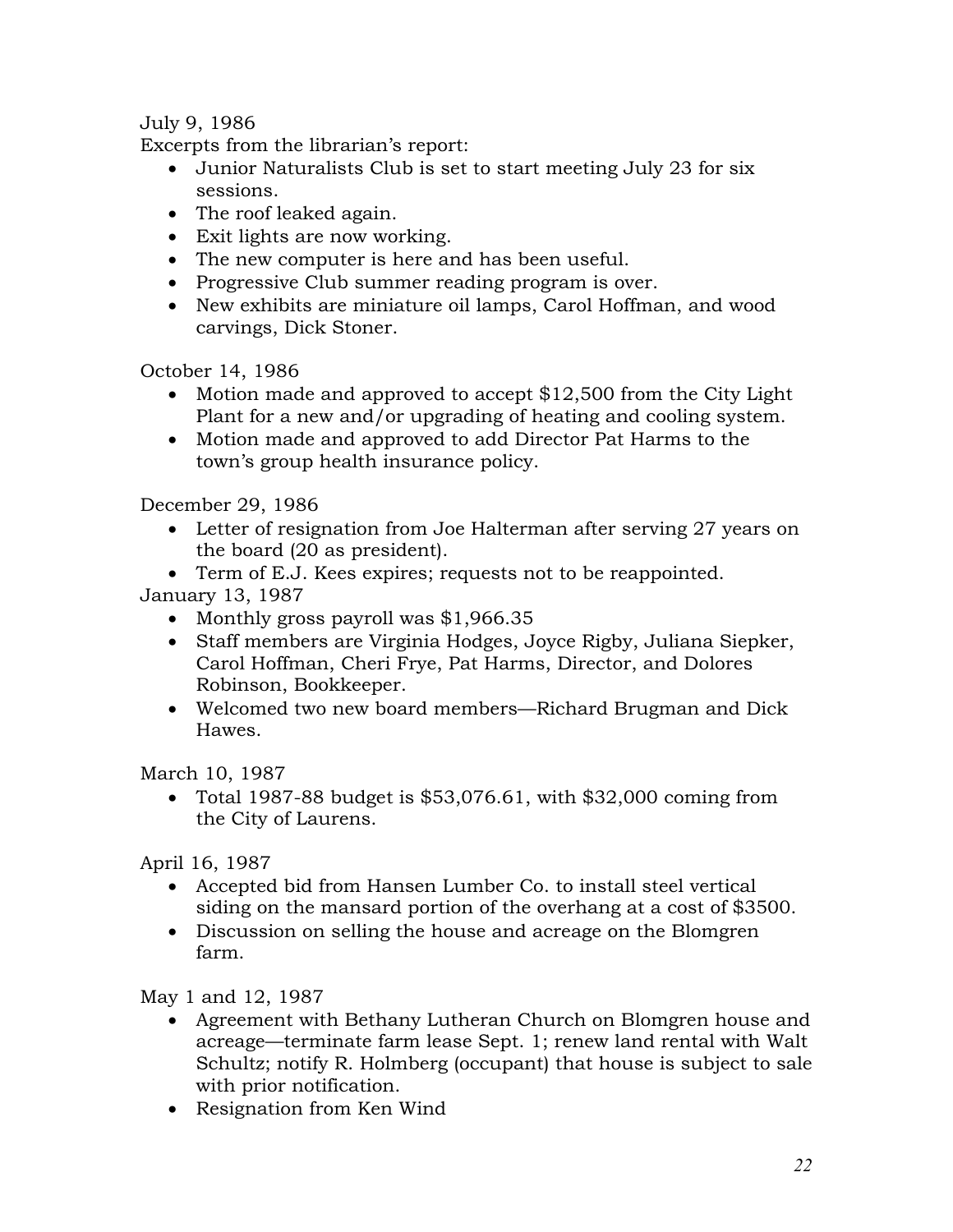September 8, 1987

- Results of telephone community survey reported
- President welcomed new board member Louis Ball
- Blomgren farm house will be open for inspection Sept. 13, 2-4 p.m.

October 14 and 22, 1987

- President Eloise Stewart resigned as President, as she will be moving to a winter home in Arizona.
- The policy committee presented a revised Computer Use Policy.
- Motion approved to rent farm to Walt Schultz for cash rent of \$80 per acre.

December 4, 1987

Excerpts from Librarian Report:

- Have received over \$1,000 in donations so far this year
- November circulation was 2381; acquired 42 new books; withdrew 16 books.
- Had 16 library programs with 335 attendance.
- Received 30 ILL books; provided 20 ILL books.

February 9, 1988

- Results of fill rate survey—Title, 84%; Subject, 93%; Browsing, 98%. All "A" levels on output measures chart.
- Balance in checking account \$1,808.40; Money Market, \$27,988.28.

March 8, 1988

- Motion passed to ask City Attorney, F. Gilchrist, to draw up a change in the code to allow rural representation on the library board.
- Riverside Theater will be at the library Friday, March 11.
- The city council cut \$1500 from the budget the board approved.
- Offer from Larry and Mary Ann Northway to buy Blomgren acreage for \$28,000.

June 14, 1988

- Initial discussion of a trust fund or foundation to manage donations and gifts to library.
- Letter of resignation from Julian Swanson.
- Director's new salary will be \$4.85 per hour as approved by board.